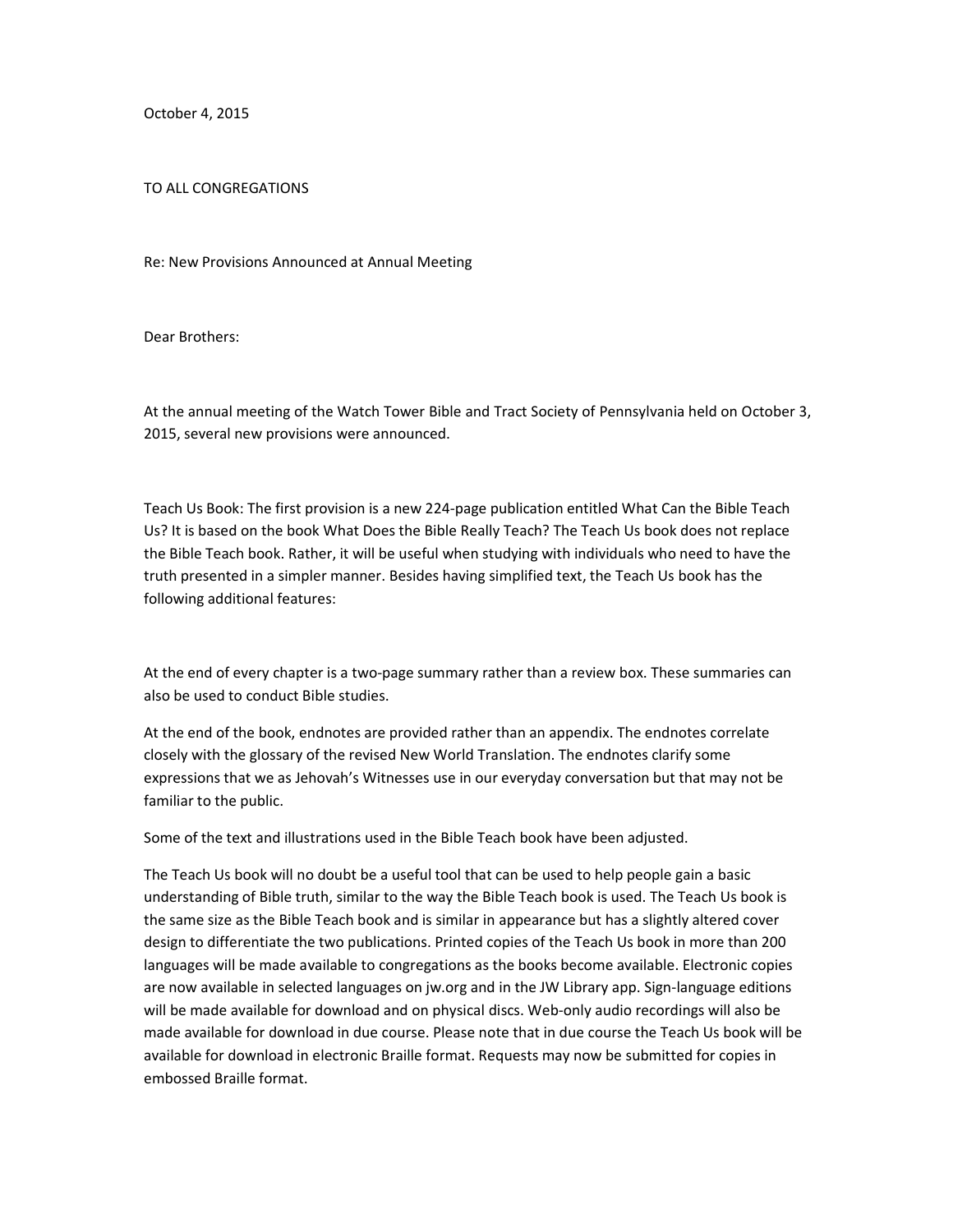Revised Organized Book: We are also pleased to inform you that a revised edition of the book Organized to Do Jehovah's Will has been produced. Electronic copies are now available in selected languages on jw.org and in the JW Library app. Before you can access the book in JW Library, you must first download the latest version of the application. The following disclaimer will appear on the screen: "This book is an internal publication, provided solely for use by congregations of Jehovah's Witnesses, and is not intended for public distribution." Because of the cost involved in producing printed publications, it is preferred that wherever possible, publishers make full use of electronic copies rather than requesting printed copies. However, a printed copy of the Organized book will be requested for any publisher who desires to receive one. The group overseers will begin to check with each publisher after the meeting to determine if printed copies are desired. Please note

## [Page 2]

that the revised Organized book is also available for download in electronic Braille format and for request in embossed Braille format.

New World Translation (study edition): For the next announcement, please watch the following video. [Show 5:30 minute video.]

Electronic copies of the study edition of the book of Matthew are now available in English on jw.org. In the future, they will be available in the JW Library app.

Public edition of The Watchtower and Awake!: Beginning in January 2016, the magazines for the public will be published bimonthly, that is, every two months. We will offer one magazine to the public each month, alternating between The Watchtower and Awake! During January, we will offer The Watchtower. During February, we will feature subjects in Awake!, and so on. This arrangement will allow us to focus on the appealing information in each magazine for the entire month. In addition, an issue date will no longer be printed on the cover. Instead, the magazines will be identified by a number followed by the year. Why is this helpful? We often would like to offer older magazines because the message is just what the householder needs. However, the date on the cover may give the impression that the information is out-of-date. That will no longer be an obstacle. We are confident that you will offer the life-giving information in the magazines with renewed enthusiasm.

Our Christian Life and Ministry Meeting: Beginning the week of January 4, 2016, congregations will have a new midweek meeting called Our Christian Life and Ministry. This one meeting will replace the three separate meetings currently being held, namely, the Congregation Bible Study, the Theocratic Ministry School, and the Service Meeting.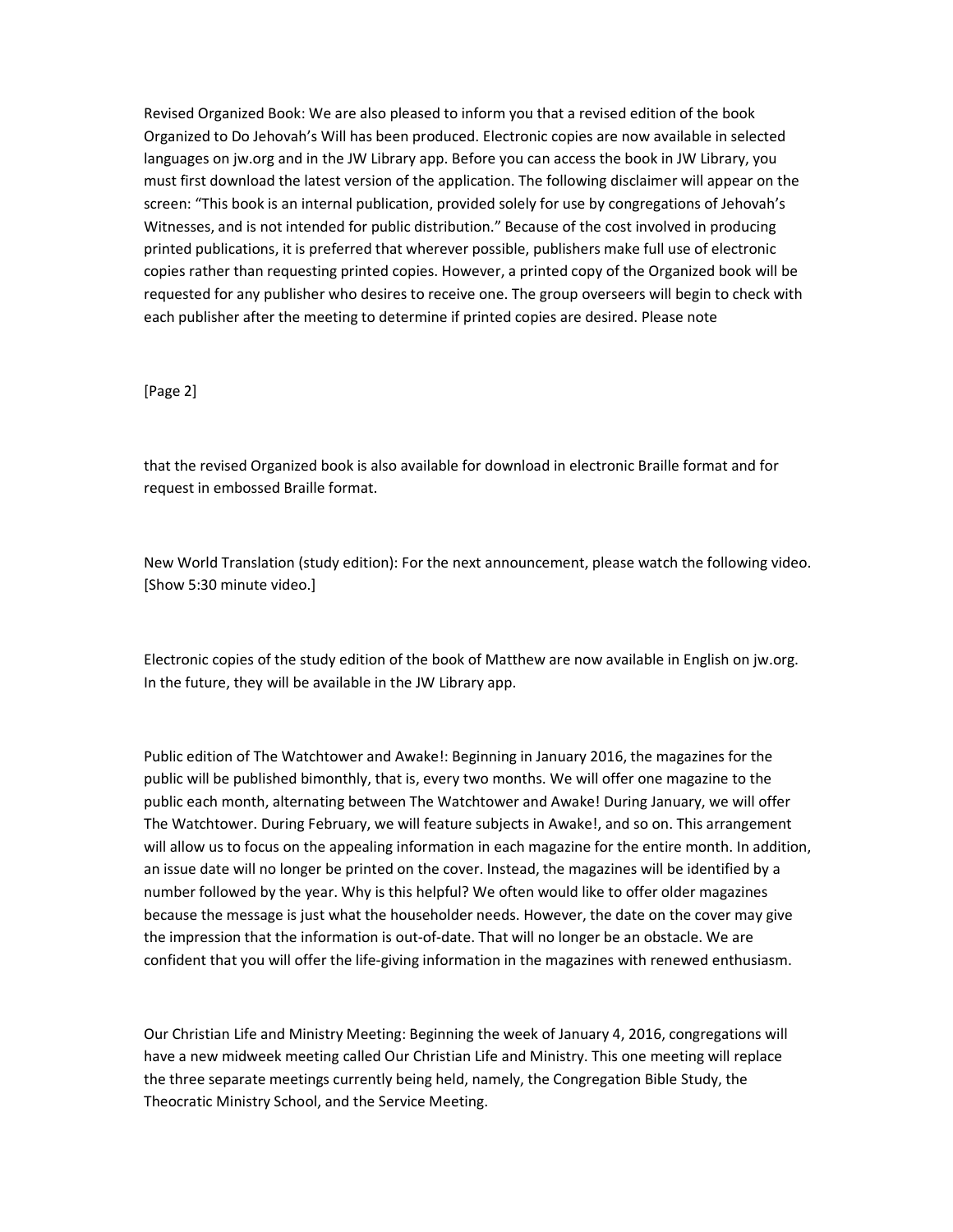In connection with this change, Our Kingdom Ministry is being replaced by a new four-color, eightpage monthly publication entitled Our Christian Life and Ministry—Meeting Workbook (mwb). This publication is intended for Jehovah's Witnesses and for those who regularly attend our meetings. It outlines the weekly meeting schedule and features artwork designed to make your personal reading of the Bible more meaningful. It is a workbook that prompts you to make personal notes. No doubt you will enjoy reviewing the January 2016 issue of the Life and Ministry Meeting Workbook when you download an electronic copy from jw.org or the JW Library app or receive a printed copy through the congregation. Since the workbook will not include a section for announcements, congregations will be informed of monthly literature offers by means of letters from the branch office.

Each Life and Ministry Meeting will begin with an opening song and prayer followed by comments from the Life and Ministry Meeting chairman. His opening comments of no more than three minutes will generate anticipation for the program to follow. Thereafter, the chairman will introduce the first section of the meeting, called Treasures From God's Word. The first part in this section will be a tenminute talk based on the weekly Bible reading and artwork from the work- book. When the scheduled weekly Bible reading begins a new Bible book, a brief video introducing the book will be shown at the start of this part. The second part in this section, entitled Digging for Spiritual Gems, will be an eight-minute question-and-answer consideration based on the weekly Bible reading. Questions for consideration during this part are found in the workbook, and the audience will answer these based on their research. The Treasures From God's Word section will conclude with a brother reading an assigned portion of the weekly Bible reading.

## [Page 3]

The next section of the Life and Ministry Meeting is entitled Apply Yourself to the Field Ministry and is 15 minutes in length. Three student presentations assigned to brothers or sisters will help us develop our ability to teach on an initial call, on a return visit, and on a Bible study. During the first week of every month, in place of the three student presentations, videos of model presentations will be shown and discussed to help us prepare for the ministry that month. The printed edition of the workbook is designed so that you may write your own presentation on the front page. We encourage each of you to take full advantage of the Apply Yourself to the Field Ministry section of the meeting. Doing so will help you to become a more effective preacher and teacher of the good news.—2 Cor. 3:5; 2 Tim. 4:5.

The final section of the Life and Ministry Meeting is entitled Living as Christians. This section begins with a song. The next 15 minutes of this section will consist of one or two parts designed to help us apply God's Word. Then there will be a 30-minute Congregation Bible Study. Thereafter, up to three minutes may be used by the chairman to review the meeting and preview material to be considered